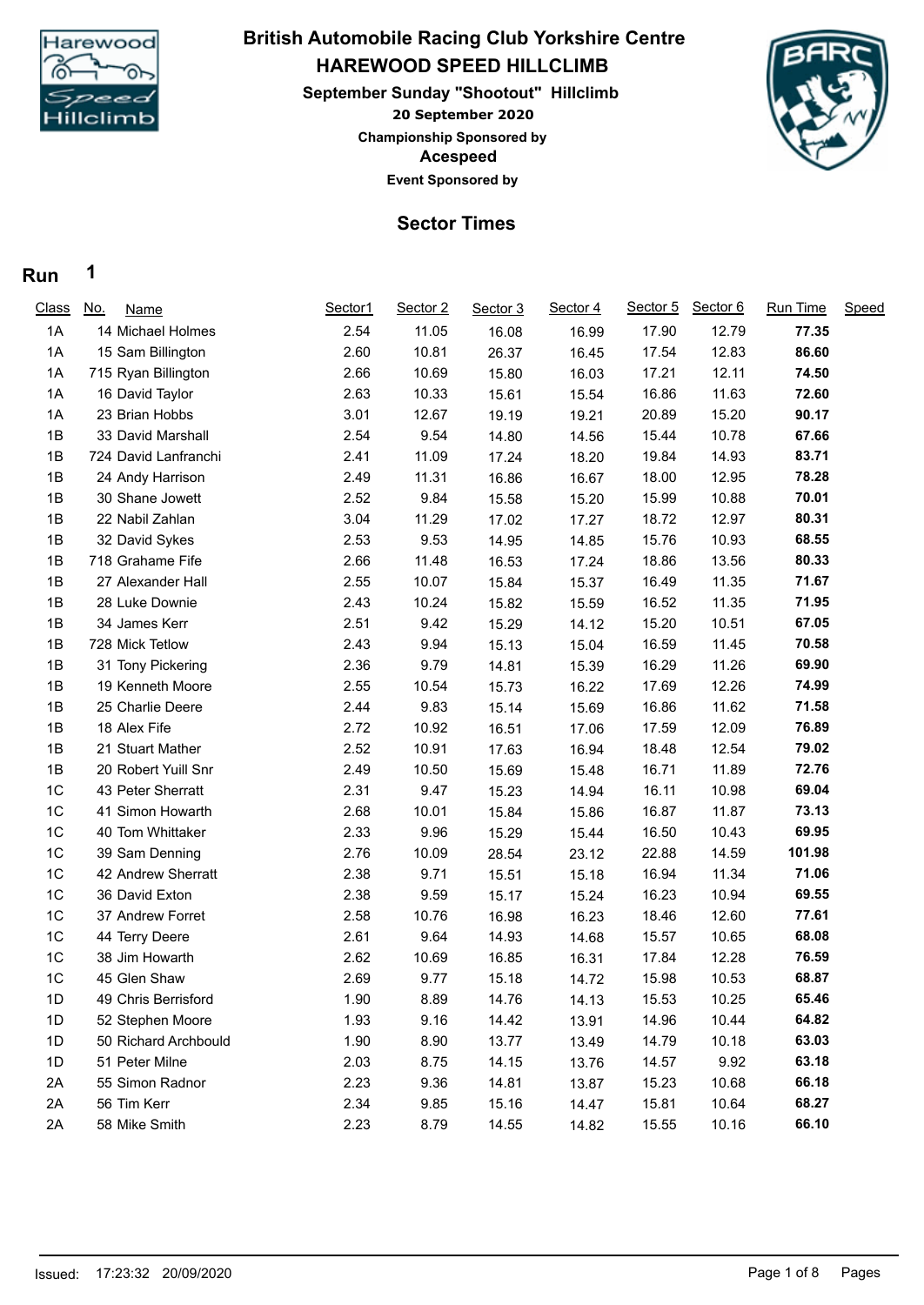| Run      | $\boldsymbol{2}$                |              |              |                |       |                |               |                |
|----------|---------------------------------|--------------|--------------|----------------|-------|----------------|---------------|----------------|
| 6B       | 821 Richard Jones               | 2.91         | 10.70        | 15.86          | 15.92 | 17.45          | 12.34         | 75.18          |
| 6B       | 121 Les Procter                 | 2.42         | 11.03        | 16.12          | 16.95 | 18.30          | 12.85         | 77.67          |
| 6A       | 113 Richard Derrick             | 2.65         | 9.79         | 14.90          | 14.77 | 16.85          | 11.84         | 70.80          |
| 6A       | 74 Thomas Robinson              | 2.53         | 10.30        | 14.54          | 15.18 | 16.82          | 11.52         | 70.89          |
| 6A       | 115 Philip House                | 2.71         | 9.80         | 14.52          | 15.25 | 16.29          | 11.66         | 70.23          |
| 6A       | 110 Allan Scott                 | 2.44         | 10.77        | 15.60          | 16.20 | 17.45          | 11.71         | 74.17          |
| 6A       | 114 John Mackenzie              | 2.68         | 10.45        | 14.96          | 15.43 | 17.67          | 11.84         | 73.03          |
| 6A       | 109 Geoff Mansfield             | 2.35         | 12.50        | 17.38          | 17.37 | 18.48          | 13.11         | 81.19          |
| 6A       | 108 Dave Morris                 | 2.29         | 10.96        | 15.44          | 16.21 | 17.92          | 12.89         | 75.71          |
| 6A       | 111 Ian Peacock                 | 2.53         | 10.85        | 16.37          | 15.96 | 17.88          | 12.70         | 76.29          |
| 6A       | 112 Adrian Evans                | 2.75         | 11.14        | 15.90          | 16.02 | 17.51          | 12.40         | 75.72          |
| 6A       | 116 Jim Johnstone               | 2.52         | 10.14        | 14.86          | 14.66 | 16.37          | 11.18         | 69.73          |
| 5E       | 7 Sean Gould                    | 2.12         | 7.17         | 11.25          | 10.66 | 11.90          | 7.60          | 50.70          |
| 5E       | 805 Lynn Owen                   | 1.91         | 9.79         | 15.02          | 15.06 | 17.58          | 12.00         | 71.36          |
| 5E       | 105 Stephen Owen                | 1.93         | 7.56         | 12.29          | 11.76 | 13.31          | 8.74          | 55.59          |
| 5D       | 103 Lee Griffiths               | 2.04         | 7.67         | 11.67          | 11.80 | 12.51          | 8.71          | 54.40          |
| 5D       | 102 Kelvin Broad                | 2.09         | 7.82         | 12.38          | 11.88 | 13.33          | 8.87          | 56.37          |
| 5B       | 98 Rob Spedding                 | 2.25         | 8.95         | 13.21          | 13.28 | 14.72          | 10.21         | 62.62          |
| 5A       | 95 Steve Marr                   | 1.98         | 7.53         | 11.42          | 11.42 | 12.74          | 8.67          | 53.76          |
| 5A       | 90 Steven Rushworth             | 2.02         | 9.08         | 13.48          | 13.26 | 14.35          | 9.97          | 62.16          |
| 5A       | 93 Robbie Birrell               | 2.44         | 7.67         | 12.42          | 12.40 | 13.37          | 9.23          | 57.53          |
| 5A       | 789 Antony Wood                 | 0.00         |              |                |       |                |               | 74.70          |
| 5A       | 94 Mark Lawrence                | 1.95         | 8.00         | 12.87          | 13.21 | 13.22          | 9.04          | 58.29          |
| 5A       | 89 Robin Wood                   | 2.38         | 10.40        | 15.06          | 14.22 | 15.39          | 10.83         | 68.28          |
| 5A       | 92 Simon Bailey                 | 2.23         | 8.59         | 12.82          | 12.93 | 14.00          | 9.71          | 60.28          |
| 5A       | 96 Adam Greenen                 | 2.11         | 7.69         | 11.48          | 11.68 | 12.58          | 8.77          | 54.31          |
| 5A       | 796 Andy Greenen                | 2.14         | 7.74         | 23.64          | 24.56 | 26.53          | 18.89         | 103.50         |
| 4A       | 84 Tony Ryalls                  | 2.57         | 11.43        | 16.20          | 16.67 | 19.47          | 13.73         | 80.07          |
|          | 782 Gareth Coleman              | 2.36         | 9.63         | 14.57          | 14.87 | 16.17          | 10.94         |                |
| 3G       |                                 |              |              |                | 13.24 |                |               | 68.54          |
| 3G       | 82 Darren Coleman               | 2.28         | 9.23         | 13.12          | 13.67 | 14.36          | 9.78          | 62.01          |
| 3F       | 78 Mick Dent                    | 2.13         | 8.62         | 13.46          | 13.91 | 14.41          | 9.48          | 61.77          |
| 3F       | 780 Jake Bellerby               | 2.22         | 8.75         | 14.24          | 13.37 | 14.41          | 9.97          | 63.50          |
| 3F       | 75 Andy Hill<br>80 Bob Bellerby | 2.11<br>2.29 | 8.30         | 13.80<br>13.10 | 13.71 | 14.98<br>14.40 | 10.03<br>9.70 | 61.16          |
| 3C<br>3C | 76 Steven Darley                | 1.98         | 8.28<br>8.77 | 13.14          | 12.95 | 14.55          | 9.32          | 60.22<br>63.40 |
| 3C       | 73 Peter House                  | 2.52         | 9.80         | 15.17          | 14.34 | 15.65          | 11.50         | 68.98          |
| 3A       | 66 Jonathan North               | 2.66         | 9.57         | 14.26          | 14.32 | 15.98          | 11.35         | 68.14          |
| 3A       | 67 Mike Geen                    | 2.60         | 9.80         | 14.74          | 15.19 | 16.20          | 11.45         | 69.98          |
| 3A       | 68 Roy Bod Bolderson            | 2.30         | 9.49         | 14.55          | 14.54 | 16.23          | 11.21         | 68.32          |
| 2D       | 64 Jez Rogers                   | 2.27         | 8.96         | 14.30          | 14.33 | 15.13          | 10.20         | 65.19          |
| 2B       | 61 John Heseltine               | 2.08         | 9.16         | 14.30          | 14.26 | 15.48          | 10.39         | 65.67          |
| 2B       | 60 John Pick                    | 1.90         | 9.59         | 15.09          | 14.17 | 15.37          | 10.64         | 66.76          |
| 2A       | 754 Joshua Saxton               | 2.63         | 11.82        | 16.99          | 17.53 | 18.62          | 12.97         | 80.56          |
| 2A       | 54 Phillip Saxton               | 2.59         | 11.20        | 16.47          | 17.13 | 18.48          | 12.72         | 78.59          |
|          |                                 |              |              |                |       |                |               |                |

| <b>Class</b> | <u>No.</u><br>Name  | Sector1 | Sector 2 | Sector 3 | Sector 4 | Sector 5 | Sector 6 | <b>Run Time</b> | Speed |
|--------------|---------------------|---------|----------|----------|----------|----------|----------|-----------------|-------|
| 1A           | 15 Sam Billington   | 2.60    | 10.70    | 15.03    | 15.81    | 17.30    | 12.49    | 73.93           |       |
| 1A           | 16 David Taylor     | 2.67    | 9.94     | 14.72    | 14.71    | 16.33    | 11.38    | 69.75           |       |
| 1A           | 715 Ryan Billington | 2.62    | 10.65    | 14.89    | 15.34    | 17.10    | 12.04    | 72.64           |       |
| 1A           | 14 Michael Holmes   | 2.58    | 10.75    | 15.27    | 15.83    | 17.72    | 12.67    | 74.82           |       |
| 1A           | 23 Brian Hobbs      | 2.94    | 12.92    | 18.90    | 19.57    | 21.34    | 15.86    | 91.53           |       |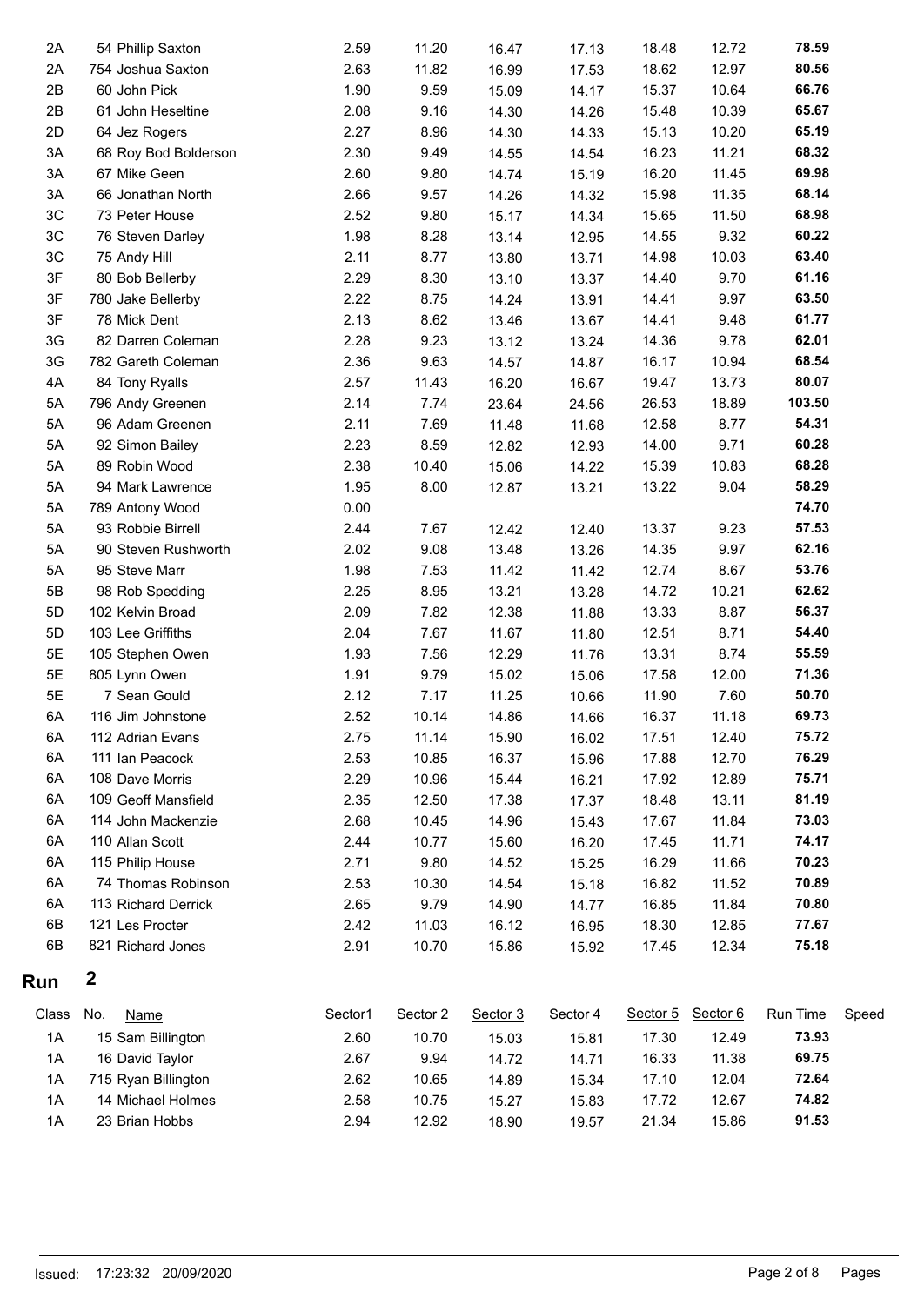| 1B             | 728 Mick Tetlow      | 2.42 | 9.74  | 14.81 | 14.65 | 16.51 | 11.48 | 69.61  |
|----------------|----------------------|------|-------|-------|-------|-------|-------|--------|
| 1B             | 20 Robert Yuill Snr  | 2.34 | 9.99  | 14.36 | 14.84 | 16.59 | 11.89 | 70.01  |
| 1B             | 27 Alexander Hall    | 2.53 | 9.93  | 14.76 | 14.56 | 16.51 | 11.30 | 69.59  |
| 1B             | 19 Kenneth Moore     | 2.55 | 10.06 | 15.05 | 15.38 | 17.11 | 11.64 | 71.79  |
| 1B             | 718 Grahame Fife     | 2.57 | 11.25 | 16.16 | 16.53 | 18.20 | 12.68 | 77.39  |
| 1B             | 22 Nabil Zahlan      | 2.62 | 10.98 | 16.69 | 16.82 | 18.27 | 12.59 | 77.97  |
| 1B             | 30 Shane Jowett      | 2.59 | 9.56  | 14.37 | 14.21 | 15.75 | 10.73 | 67.21  |
| 1B             | 33 David Marshall    | 2.58 | 9.34  | 13.73 | 13.95 | 15.40 | 10.61 | 65.61  |
| 1B             | 34 James Kerr        | 2.54 | 9.20  | 13.50 | 13.89 | 15.38 | 10.48 | 64.99  |
| 1B             | 25 Charlie Deere     | 2.51 | 9.76  | 14.52 | 14.85 | 16.96 | 11.59 | 70.19  |
| 1B             | 28 Luke Downie       | 2.47 | 9.65  | 14.47 | 14.63 | 16.64 | 11.50 | 69.36  |
| 1B             | 24 Andy Harrison     | 2.33 | 10.69 | 16.32 | 16.04 | 18.27 | 12.70 | 76.35  |
| 1B             | 32 David Sykes       | 2.50 | 9.57  | 14.18 | 13.99 | 15.81 | 10.98 | 67.03  |
| 1B             | 31 Tony Pickering    | 2.40 | 9.52  | 13.86 | 14.17 | 15.83 | 10.96 | 66.74  |
|                | 18 Alex Fife         |      | 10.42 | 15.24 |       |       | 12.18 | 73.73  |
| 1B             |                      | 2.59 |       |       | 16.20 | 17.10 |       | 74.86  |
| 1B             | 21 Stuart Mather     | 2.50 | 10.93 | 15.26 | 16.30 | 17.81 | 12.06 |        |
| 1B             | 724 David Lanfranchi | 2.32 | 10.58 | 15.74 | 16.65 | 19.73 | 13.11 | 78.13  |
| 1 <sup>C</sup> | 38 Jim Howarth       | 2.47 | 10.41 | 15.79 | 15.61 | 17.86 | 12.20 | 74.34  |
| 1C             | 44 Terry Deere       | 2.47 | 9.41  | 13.73 | 14.00 | 15.31 | 10.49 | 65.41  |
| 1 <sup>C</sup> | 36 David Exton       | 2.47 | 9.52  | 14.19 | 14.53 | 16.51 | 10.63 | 67.85  |
| 1C             | 41 Simon Howarth     | 2.69 | 9.80  | 14.66 | 14.92 | 16.62 | 11.23 | 69.92  |
| 1 <sup>C</sup> | 37 Andrew Forret     | 2.52 | 10.06 | 15.03 | 15.23 | 18.11 | 12.21 | 73.16  |
| 1C             | 45 Glen Shaw         | 2.78 | 9.52  | 13.50 | 13.72 | 15.34 | 10.21 | 65.07  |
| 1 <sup>C</sup> | 39 Sam Denning       | 2.68 | 10.38 | 15.05 | 14.56 | 16.80 | 11.21 | 70.68  |
| 1C             | 42 Andrew Sherratt   | 2.52 | 9.71  | 14.28 | 14.42 | 16.89 | 11.46 | 69.28  |
| 1 <sup>C</sup> | 40 Tom Whittaker     | 2.45 | 9.40  | 14.09 | 44.72 | 41.89 | 20.77 | 133.32 |
| 1 <sup>C</sup> | 43 Peter Sherratt    | 2.43 | 9.44  | 13.68 | 13.91 | 15.67 | 10.79 | 65.92  |
| 1D             | 49 Chris Berrisford  | 1.88 | 8.54  | 13.54 | 12.91 | 14.79 | 10.06 | 61.72  |
| 1D             | 51 Peter Milne       | 2.01 | 8.57  | 13.19 | 13.27 | 14.40 | 9.84  | 61.28  |
| 1D             | 52 Stephen Moore     | 1.84 | 8.69  | 13.69 | 13.82 | 14.83 | 10.41 | 63.28  |
| 1D             | 50 Richard Archbould | 1.92 | 8.82  | 13.34 | 13.15 | 14.78 | 10.13 | 62.14  |
| 2A             | 58 Mike Smith        | 2.17 | 8.98  | 13.66 |       | 15.06 | 9.95  | 63.68  |
|                |                      | 2.57 |       |       | 13.86 |       |       | 75.84  |
| 2A             | 754 Joshua Saxton    |      | 11.42 | 15.52 | 16.05 | 17.97 | 12.31 |        |
| 2A             | 54 Phillip Saxton    | 2.57 | 10.97 | 15.27 | 15.88 | 17.86 | 12.20 | 74.75  |
| 2A             | 55 Simon Radnor      | 2.42 | 8.84  | 13.24 | 13.25 | 14.67 | 10.00 | 62.42  |
| 2A             | 56 Tim Kerr          | 2.33 | 9.35  | 13.79 | 13.69 | 15.88 | 21.87 | 76.91  |
| 2B             | 61 John Heseltine    | 2.20 | 9.32  | 13.94 | 14.21 | 15.78 | 10.90 | 66.35  |
| 2B             | 60 John Pick         | 2.07 | 9.37  | 14.45 | 13.95 | 15.39 | 10.32 | 65.55  |
| 2D             | 64 Jez Rogers        | 2.33 | 8.59  | 13.61 | 13.86 | 14.73 | 10.28 | 63.40  |
| 3A             | 66 Jonathan North    | 2.71 | 9.63  | 13.85 | 14.74 | 15.81 | 11.16 | 67.90  |
| 3A             | 68 Roy Bod Bolderson | 2.29 | 9.42  | 14.14 | 14.07 | 15.72 | 10.77 | 66.41  |
| 3A             | 67 Mike Geen         | 2.65 | 9.66  | 14.49 | 14.57 | 15.93 | 11.36 | 68.66  |
| 3C             | 75 Andy Hill         | 2.00 | 8.21  | 13.00 | 12.94 | 14.08 | 9.33  | 59.56  |
| 3C             | 73 Peter House       | 2.55 | 9.81  | 14.40 | 14.29 | 15.89 | 11.20 | 68.14  |
| 3C             | 76 Steven Darley     | 1.94 | 7.91  | 12.57 | 12.62 | 13.83 | 9.38  | 58.25  |
| 3F             | 80 Bob Bellerby      | 2.20 | 8.25  | 13.04 | 12.92 | 14.11 | 9.60  | 60.12  |
| 3F             | 78 Mick Dent         | 2.17 | 8.43  | 12.42 | 12.69 | 14.18 | 9.55  | 59.44  |
| 3F             | 780 Jake Bellerby    | 2.42 | 8.54  | 12.88 | 12.85 | 14.41 | 10.02 | 61.12  |
| 3G             | 82 Darren Coleman    | 2.25 | 8.89  | 12.63 | 12.95 | 14.25 | 9.67  | 60.64  |
| 3G             | 782 Gareth Coleman   | 2.30 | 9.12  |       |       | 14.95 | 10.09 | 63.82  |
|                |                      |      |       | 13.69 | 13.67 |       |       |        |
| 4A             | 84 Tony Ryalls       | 2.74 | 11.30 | 15.91 | 16.32 | 19.17 | 13.65 | 79.09  |
| 5A             | 92 Simon Bailey      | 2.08 | 8.12  | 12.46 | 12.67 | 13.50 | 9.34  | 58.17  |
| 5A             | 789 Antony Wood      | 2.22 | 10.07 | 14.71 | 14.80 | 15.45 | 11.11 | 68.36  |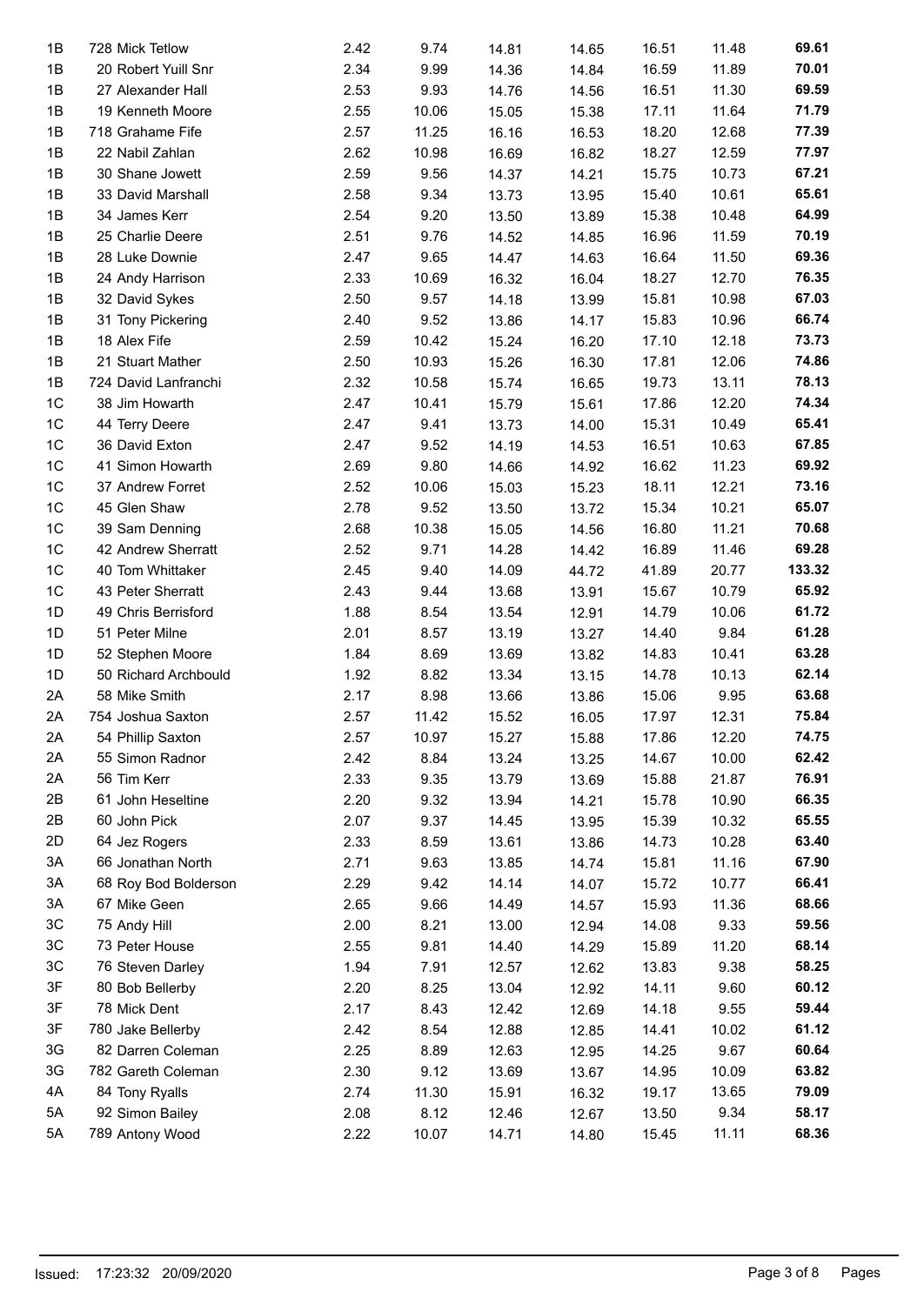| 5A           |                                  |              |              |                |                |                |                |                |       |
|--------------|----------------------------------|--------------|--------------|----------------|----------------|----------------|----------------|----------------|-------|
|              | 96 Adam Greenen                  | 2.02         | 7.37         | 10.95          | 11.20          | 12.26          | 8.82           | 52.62          |       |
| 5A           | 796 Andy Greenen                 | 2.16         | 7.60         | 11.22          | 11.15          | 12.50          | 8.36           | 52.99          |       |
| 5A           | 89 Robin Wood                    | 2.19         | 9.92         | 14.09          | 13.83          | 15.24          | 10.78          | 66.05          |       |
| 5A           | 94 Mark Lawrence                 | 1.92         | 7.38         | 11.11          | 11.22          | 12.92          | 8.95           | 53.50          |       |
| 5A           | 90 Steven Rushworth              | 2.24         | 8.84         | 13.43          | 12.95          | 14.59          | 9.78           | 61.83          |       |
| 5A           | 93 Robbie Birrell                | 2.20         | 7.51         | 11.49          | 11.44          | 12.84          | 8.80           | 54.28          |       |
| 5A           | 95 Steve Marr                    | 2.00         | 7.39         | 11.32          | 11.08          | 12.29          | 8.89           | 52.97          |       |
| 5B           | 98 Rob Spedding                  | 2.32         | 8.84         | 12.74          | 12.93          | 14.54          | 9.93           | 61.30          |       |
| 5D           | 103 Lee Griffiths                | 2.11         | 7.52         | 11.08          | 11.04          | 12.22          | 8.30           | 52.27          |       |
| 5D           | 102 Kelvin Broad                 | 2.11         | 7.40         | 11.35          | 11.27          | 13.09          | 8.75           | 53.97          |       |
| 5E           | 7 Sean Gould                     | 2.10         | 6.78         | 10.70          | 10.26          | 11.52          | 7.40           | 48.76          |       |
| 5E           | 805 Lynn Owen                    | 1.97         | 8.18         | 12.21          | 12.26          | 15.01          | 9.66           | 59.29          |       |
| 5E           | 105 Stephen Owen                 | 1.91         | 7.75         | 12.00          | 11.10          | 12.61          | 8.69           | 54.06          |       |
| 6A           | 111 Ian Peacock                  | 2.62         | 10.87        | 16.06          | 16.06          | 18.13          | 12.78          | 76.52          |       |
| 6A           | 113 Richard Derrick              | 2.61         | 9.84         | 14.63          | 14.68          | 16.50          | 11.49          | 69.75          |       |
| 6A           | 115 Philip House                 | 2.65         | 9.75         | 14.34          | 14.94          | 16.38          | 11.39          | 69.45          |       |
| 6A           | 116 Jim Johnstone                | 2.59         | 9.98         | 14.64          | 14.46          | 16.42          | 11.45          | 69.54          |       |
| 6A           | 74 Thomas Robinson               | 2.52         | 10.06        | 14.23          | 14.84          | 16.56          | 11.60          | 69.81          |       |
| 6A           | 112 Adrian Evans                 | 2.70         | 11.21        | 15.86          | 15.60          | 17.98          | 12.64          | 75.99          |       |
| 6A           | 114 John Mackenzie               | 2.77         | 10.47        | 14.58          | 15.02          | 16.96          | 11.64          | 71.44          |       |
| 6A           | 110 Allan Scott                  | 2.47         | 11.00        | 15.59          | 15.95          | 17.45          | 11.89          | 74.35          |       |
| 6A           | 109 Geoff Mansfield              | 2.27         | 11.72        | 17.05          | 16.91          | 18.63          | 12.96          | 79.54          |       |
| 6A           | 108 Dave Morris                  | 2.34         | 10.94        | 16.00          | 16.36          | 18.31          | 12.88          | 76.83          |       |
| 6B           | 821 Richard Jones                | 2.44         | 10.16        | 15.04          | 15.51          | 17.09          | 11.63          | 71.87          |       |
| 6B           | 121 Les Procter                  | 2.49         | 10.65        | 15.28          | 15.71          | 17.40          | 12.55          | 74.08          |       |
|              |                                  |              |              |                |                |                |                |                |       |
|              |                                  |              |              |                |                |                |                |                |       |
|              | 3                                |              |              |                |                |                |                |                |       |
|              |                                  |              |              |                |                | Sector 5       |                |                |       |
| <b>Class</b> | <u>No.</u><br><b>Name</b>        | Sector1      | Sector 2     | Sector 3       | Sector 4       |                | Sector 6       | Run Time       | Speed |
| 1A           | 16 David Taylor                  | 2.62         | 9.83         | 14.69          | 14.58          | 16.64          | 11.41          | 69.77          |       |
| 1A           | 715 Ryan Billington              | 2.78         | 10.54        | 14.76          | 15.50          | 17.30          | 12.11          | 72.99          |       |
| 1A           | 15 Sam Billington                | 2.58         | 10.53        | 14.99          | 15.54          | 17.31          | 12.35          | 73.30          |       |
| 1A           | 14 Michael Holmes                | 2.54         | 10.68        | 15.33          | 15.95          | 17.80          | 12.76          | 75.06          |       |
| 1A           | 23 Brian Hobbs                   | 3.18         | 12.70        | 18.72          | 18.37          | 19.91          | 14.62          | 87.50          |       |
| 1B           | 19 Kenneth Moore                 | 2.47         | 9.90         | 14.71          | 15.10          | 16.84          | 11.87          | 70.89          |       |
| 1B           | 27 Alexander Hall                | 2.50         | 9.91         | 14.51          | 14.55          | 16.40          | 11.32          | 69.19          |       |
| 1B           | 32 David Sykes                   | 2.42         | 9.47         | 13.96          | 13.85          | 15.86          | 10.78          | 66.34          |       |
| 1B           | 728 Mick Tetlow                  | 2.42         | 9.75         | 14.39          | 14.76          | 16.73          | 11.48          | 69.53          |       |
| 1B           | 20 Robert Yuill Snr              | 2.49         | 9.96         | 14.16          | 14.32          | 16.30          | 11.34          | 68.57          |       |
| 1B           | 18 Alex Fife                     | 2.64         | 10.57        | 15.16          | 15.88          | 17.39          | 11.83          | 73.47          |       |
| 1B           | 28 Luke Downie                   | 2.70         | 9.73         | 14.42          | 14.33          | 16.29          | 11.14          | 68.61          |       |
| 1B           | 34 James Kerr                    | 2.49         | 9.20         | 13.67          | 13.46          | 16.75          | 13.13          | 68.70          |       |
| 1B           | 24 Andy Harrison                 | 2.36         | 10.91        | 16.20          | 16.19          | 18.19          | 12.85          | 76.70          |       |
| 1B           | 31 Tony Pickering                | 2.42         | 9.32         | 13.91          | 14.22          | 16.05          | 10.98          | 66.90          |       |
| 1B           | 21 Stuart Mather                 | 2.47         | 11.00        | 15.03          | 15.56          | 17.52          | 12.53          | 74.11          |       |
| 1B           | 33 David Marshall                | 2.55         | 9.31         | 13.65          | 13.79          | 15.14          | 10.59          | 65.03          |       |
| 1B           | 718 Grahame Fife                 | 2.53         | 11.36        | 15.75          | 16.41          | 18.20          | 12.52          | 76.77          |       |
| 1B           | 724 David Lanfranchi             | 2.30         | 10.94        | 16.39          | 16.90          | 19.08          | 13.32          | 78.93          |       |
| 1B           | 30 Shane Jowett                  | 2.38         | 9.48         | 13.97          | 14.05          | 16.01          | 10.68          | 66.57          |       |
| Run<br>1B    | 22 Nabil Zahlan                  | 3.23         | 11.02        | 15.97          | 16.92          | 18.33          | 12.85          | 78.32          |       |
| 1B           | 25 Charlie Deere                 | 2.51         | 9.63         | 14.35          | 15.05          | 17.52          | 11.40          | 70.46          |       |
| $1C$<br>1C   | 44 Terry Deere<br>36 David Exton | 2.46<br>2.32 | 9.26<br>9.43 | 13.55<br>13.88 | 13.80<br>14.29 | 15.15<br>16.31 | 10.35<br>10.95 | 64.57<br>67.18 |       |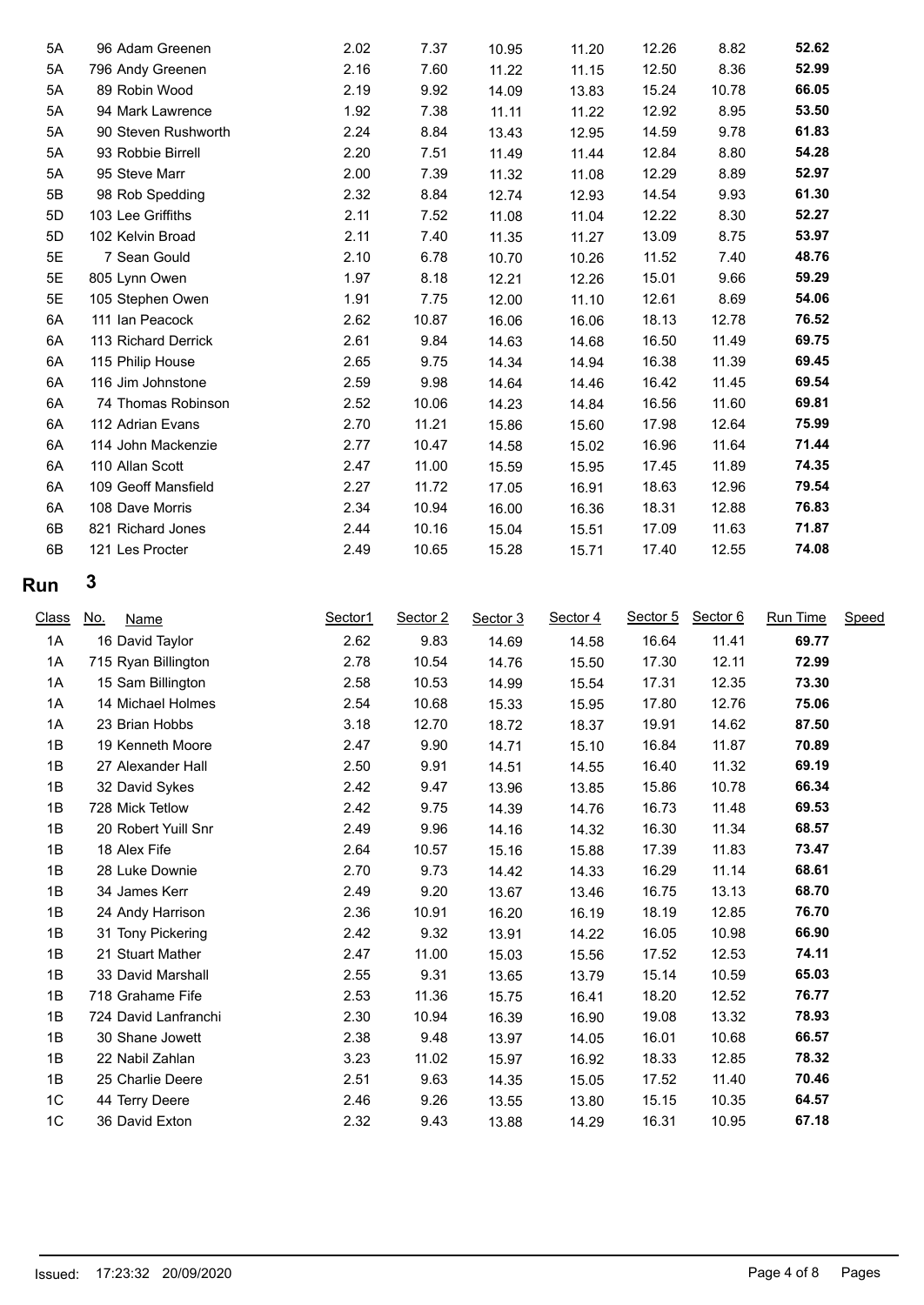| 1 <sup>C</sup> | 43 Peter Sherratt    | 2.32         | 9.34           | 13.69 | 14.18 | 15.54 | 10.49 | 65.56      |
|----------------|----------------------|--------------|----------------|-------|-------|-------|-------|------------|
| 1C             | 42 Andrew Sherratt   | 2.47         | 9.62           | 14.50 | 14.57 | 16.85 | 11.28 | 69.29      |
| 1 <sup>C</sup> | 45 Glen Shaw         | 2.57         | 9.25           | 13.52 | 13.65 | 15.16 | 10.73 | 64.88      |
| 1 <sup>C</sup> | 41 Simon Howarth     | 2.54         | 9.68           | 14.41 | 14.50 | 16.42 | 11.03 | 68.58      |
| 1 <sup>C</sup> | 38 Jim Howarth       | 2.55         | 10.41          | 15.43 | 15.27 | 17.42 | 11.91 | 72.99      |
| 1 <sup>C</sup> | 40 Tom Whittaker     | 2.28         | 9.68           | 14.93 | 14.49 | 16.16 | 10.91 | 68.45      |
| 1 <sup>C</sup> | 37 Andrew Forret     | 2.68         | 10.28          | 15.52 | 15.28 | 17.68 | 12.44 | 73.88      |
| 1 <sup>C</sup> | 39 Sam Denning       | 2.57         | 10.08          | 14.45 | 14.72 | 16.65 | 11.29 | 69.76      |
| 1D             | 52 Stephen Moore     | 1.97         | 11.89          | 17.56 | 19.15 | 22.04 | 15.67 | 88.28      |
| 1D             | 49 Chris Berrisford  | 1.77         | 8.71           | 13.50 | 13.03 | 14.93 | 9.72  | 61.66      |
| 1D             | 51 Peter Milne       | 1.95         | 8.61           | 13.18 | 13.11 | 14.44 | 9.94  | 61.23      |
| 2A             | 54 Phillip Saxton    | 2.60         | 10.80          | 15.19 | 15.31 | 17.29 | 12.22 | 73.41      |
| 2A             | 754 Joshua Saxton    | 2.54         | 11.31          | 15.12 | 15.83 | 17.77 | 12.00 | 74.57      |
| 2A             | 55 Simon Radnor      | 2.22         | 8.89           | 13.09 | 13.15 | 14.78 | 10.07 | 62.20      |
| 2A             | 58 Mike Smith        | 2.18         | 8.84           | 13.53 | 13.76 | 15.01 | 9.69  | 63.01      |
| 2A             | 56 Tim Kerr          | 2.22         | 9.53           | 14.15 | 14.25 | 15.68 | 10.76 | 66.59      |
| 2B             | 61 John Heseltine    | 2.22         | 9.20           | 15.24 | 14.38 | 16.08 | 10.67 | 67.79      |
| 2B             | 60 John Pick         | 1.95         | 9.28           | 14.67 | 14.16 | 15.82 | 10.56 | 66.44      |
| 2D             | 64 Jez Rogers        | 2.23         | 8.65           | 13.28 | 13.41 | 14.42 | 10.18 | 62.17      |
| 3A             | 66 Jonathan North    | 2.55         | 13.20          | 33.68 | 35.98 |       |       | <b>DNF</b> |
| 3A             | 68 Roy Bod Bolderson | 2.35         | 9.35           | 14.00 | 14.00 | 15.64 | 10.98 | 66.32      |
| 3A             | 67 Mike Geen         | 2.54         | 9.53           | 14.99 | 14.30 | 15.76 | 11.21 | 68.33      |
| 3C             | 73 Peter House       | 2.40         | 9.58           | 14.01 | 13.94 | 15.62 | 11.22 | 66.77      |
| 3C             | 76 Steven Darley     | 1.89         | 8.10           | 12.78 | 12.45 | 13.89 | 8.99  | 58.10      |
| 3C             | 75 Andy Hill         | 1.97         | 8.34           | 13.07 | 12.80 | 14.36 | 9.31  | 59.85      |
| 3F             | 80 Bob Bellerby      | 2.19         | 8.36           | 12.60 | 12.30 | 13.68 | 9.57  | 58.70      |
| 3F             | 780 Jake Bellerby    | 2.30         | 8.60           | 12.73 | 12.99 | 14.37 | 9.62  | 60.61      |
| 3F             | 78 Mick Dent         | 2.14         | 8.28           | 12.42 | 12.63 | 14.07 | 9.17  | 58.71      |
| 3G             | 82 Darren Coleman    | 2.22         | 8.95           | 13.33 | 13.27 | 14.45 | 9.83  | 62.05      |
| 3G             | 782 Gareth Coleman   | 2.33         | 9.72           | 14.07 | 14.03 | 15.38 | 10.70 | 66.23      |
| 4A             | 84 Tony Ryalls       | 3.01         | 11.47          | 15.82 | 16.21 | 43.60 | 19.29 | 109.40     |
| 5A             | 95 Steve Marr        | 1.97         | 7.49           | 11.45 | 11.31 | 12.63 | 8.74  | 53.59      |
| 5A             | 90 Steven Rushworth  | 2.10         | 9.31           | 13.65 | 13.60 | 14.63 | 9.78  | 63.07      |
| 5A             | 89 Robin Wood        | 2.66         | 9.49           | 14.10 | 14.13 | 14.75 | 11.24 | 66.37      |
| 5A             | 796 Andy Greenen     | 2.03         | 7.46           | 11.02 | 10.90 | 12.46 | 8.34  | 52.21      |
| 5A             | 92 Simon Bailey      | 2.12         | 8.51           | 12.87 | 12.42 | 13.65 | 10.21 | 59.78      |
| 5A             | 94 Mark Lawrence     | 1.94         | 7.56           | 11.50 | 11.31 | 12.50 | 8.72  | 53.53      |
| 5A             | 789 Antony Wood      | 2.23         | 9.79           | 14.04 | 14.16 | 15.15 | 11.03 | 66.40      |
| 5A             | 96 Adam Greenen      | 2.11         | 7.37           | 10.94 | 11.15 | 12.17 | 8.53  | 52.27      |
| 5A             | 93 Robbie Birrell    | 2.20         | 7.52           | 11.43 | 11.42 | 12.85 | 8.67  | 54.09      |
| 5B             | 98 Rob Spedding      | 2.32         | 8.85           | 12.80 | 12.62 | 14.59 | 9.81  | 60.99      |
| 5D             | 103 Lee Griffiths    | 2.07         | 7.36           | 11.11 | 11.22 | 12.35 | 8.46  | 52.57      |
| 5D             | 102 Kelvin Broad     | 2.01         | 7.38           | 11.20 | 11.34 | 12.75 | 8.67  | 53.35      |
| 5E             | 805 Lynn Owen        | 1.85         | 8.33           | 12.71 | 12.43 | 14.11 | 9.20  | 58.63      |
| 5E             | 105 Stephen Owen     | 1.88         | 7.70           | 11.52 | 10.86 | 12.60 | 8.27  | 52.83      |
| 6A             | 116 Jim Johnstone    | 2.56         | 9.97           | 14.52 |       | 16.56 | 11.53 | 69.78      |
|                | 108 Dave Morris      |              |                |       | 14.64 |       | 12.89 | 76.34      |
| 6A             | 112 Adrian Evans     | 2.44<br>2.44 | 10.75<br>10.76 | 15.80 | 16.26 | 18.20 | 12.04 | 74.03      |
| 6A             |                      |              |                | 15.45 | 15.71 | 17.63 |       | 71.87      |
| 6A             | 114 John Mackenzie   | 2.70         | 10.60          | 14.49 | 14.87 | 17.17 | 12.04 |            |
| 6A             | 109 Geoff Mansfield  | 2.42         | 11.96          | 17.28 | 16.93 | 18.42 | 13.05 | 80.06      |
| 6A             | 113 Richard Derrick  | 2.55         | 9.87           | 14.52 | 14.85 | 16.64 | 11.69 | 70.12      |
| 6A             | 111 Ian Peacock      | 2.53         | 10.82          | 16.14 | 16.12 | 18.11 | 12.45 | 76.17      |
| 6A             | 74 Thomas Robinson   | 2.38         | 9.86           | 14.10 | 14.97 | 16.50 | 11.45 | 69.26      |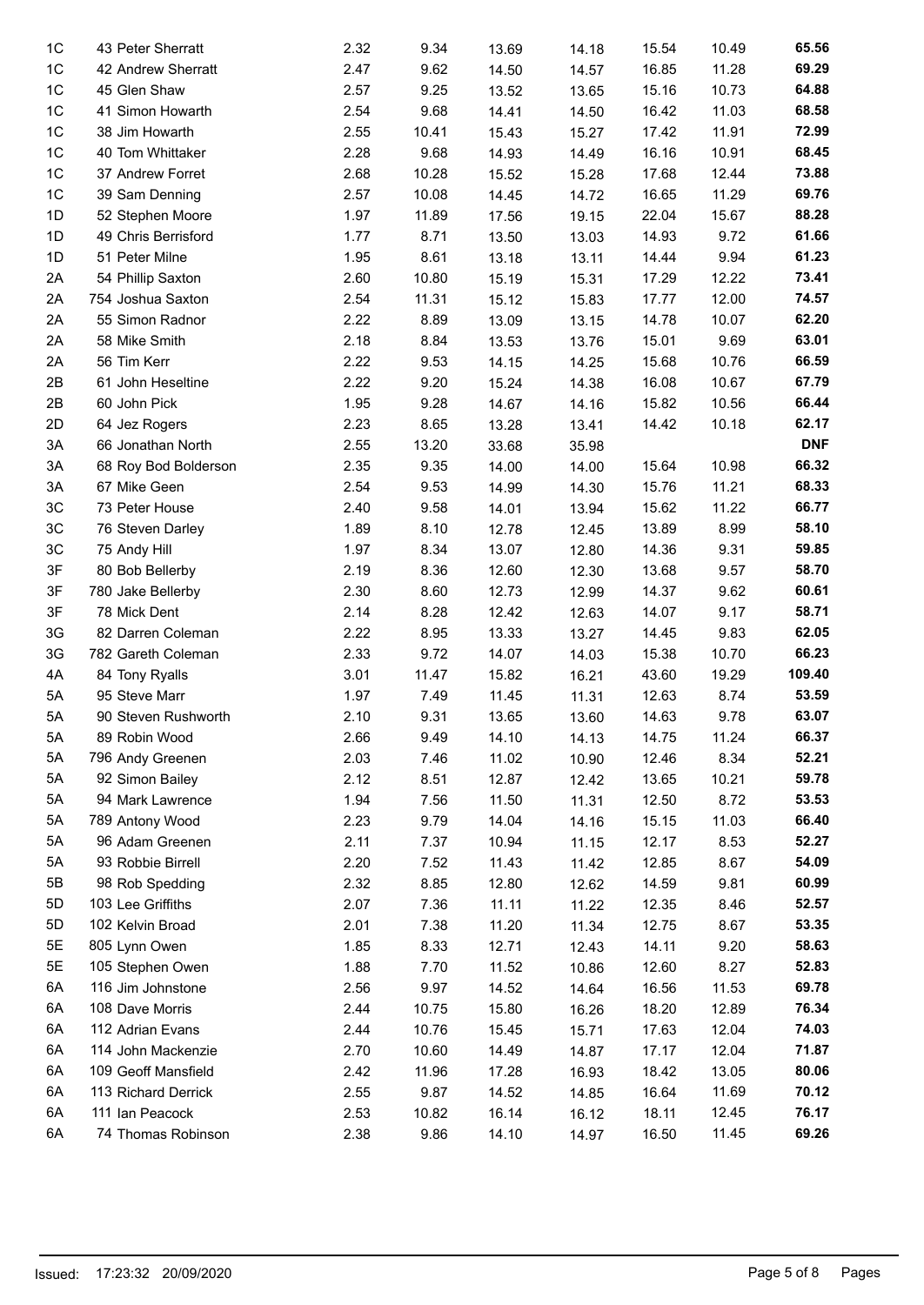| 6A<br>6A | 115 Philip House<br>110 Allan Scott | 2.73<br>2.48 | 9.76<br>10.74 | 14.38<br>15.50 | 14.67<br>15.73 | 16.21<br>17.48 | 11.18<br>12.07 | 68.93<br>74.00 |
|----------|-------------------------------------|--------------|---------------|----------------|----------------|----------------|----------------|----------------|
| 6B       | 121 Les Procter                     | 2.36         | 10.90         | 15.03          | 16.47          | 17.54          | 12.33          | 74.63          |
| 6B       | 821 Richard Jones                   | 2.46         | 10.02         | 14.90          | 15.60          | 17.22          | 11.82          | 72.02          |

## **Run 4**

| <b>Class</b>  | <u>No.</u><br><b>Name</b> | Sector1 | Sector 2 | Sector 3 | Sector 4 | Sector 5 | Sector 6 | Run Time | Speed |
|---------------|---------------------------|---------|----------|----------|----------|----------|----------|----------|-------|
| 1A            | 715 Ryan Billington       | 2.63    | 10.58    | 15.02    | 15.43    | 17.12    | 12.20    | 72.98    |       |
| 1A            | 14 Michael Holmes         | 2.55    | 10.69    | 15.46    | 16.02    | 18.16    | 12.68    | 75.56    |       |
| 1A            | 16 David Taylor           | 2.68    | 9.91     | 14.60    | 14.78    | 16.87    | 11.55    | 70.39    |       |
| $1A$          | 15 Sam Billington         | 2.51    | 10.62    | 15.09    | 15.65    | 17.27    | 12.23    | 73.37    |       |
| 1A            | 23 Brian Hobbs            | 3.04    | 12.90    | 18.61    | 18.90    | 20.44    | 14.87    | 88.76    |       |
| 1B            | 28 Luke Downie            | 2.39    | 9.60     | 14.50    | 14.55    | 16.29    | 11.34    | 68.67    |       |
| 1B            | 32 David Sykes            | 2.41    | 9.53     | 14.34    | 13.90    | 15.71    | 10.81    | 66.70    |       |
| 1B            | 31 Tony Pickering         | 2.37    | 9.41     | 13.81    | 14.07    | 36.20    | 16.54    | 92.40    |       |
| 1B            | 33 David Marshall         | 2.60    | 9.28     | 13.58    | 13.68    | 15.68    | 10.69    | 65.51    |       |
| 1B            | 19 Kenneth Moore          | 2.33    | 10.15    | 15.74    | 15.28    | 16.70    | 11.54    | 71.74    |       |
| 1B            | 724 David Lanfranchi      | 2.33    | 10.99    | 16.50    | 17.05    | 18.79    | 13.04    | 78.70    |       |
| 1B            | 27 Alexander Hall         | 2.57    | 9.82     | 14.49    | 14.60    | 16.46    | 11.50    | 69.44    |       |
| 1B            | 34 James Kerr             | 2.48    | 9.19     | 13.59    | 13.50    | 15.14    | 10.39    | 64.29    |       |
| 1B            | 24 Andy Harrison          | 2.39    | 10.90    | 16.25    | 16.41    | 18.35    | 12.32    | 76.62    |       |
| 1B            | 22 Nabil Zahlan           | 2.55    | 11.07    | 16.48    | 16.65    | 18.13    | 12.73    | 77.61    |       |
| 1B            | 21 Stuart Mather          | 2.48    | 10.81    | 14.97    | 15.42    | 17.26    | 12.15    | 73.09    |       |
| 1B            | 718 Grahame Fife          | 2.72    | 11.13    | 15.50    | 16.15    | 18.28    | 12.69    | 76.47    |       |
| 1B            | 30 Shane Jowett           | 2.44    | 9.70     | 14.18    | 14.37    | 15.68    | 10.57    | 66.94    |       |
| 1B            | 18 Alex Fife              | 2.54    | 10.26    | 15.24    | 16.05    | 17.40    | 11.97    | 73.46    |       |
| 1B            | 25 Charlie Deere          | 2.52    | 9.64     | 14.44    | 14.96    | 16.99    | 11.61    | 70.16    |       |
| 1B            | 20 Robert Yuill Snr       | 11.67   | 0.87     | 14.17    | 14.88    | 16.29    | 11.41    | 69.29    |       |
| 1C            | 44 Terry Deere            | 2.51    | 9.29     | 13.61    | 13.73    | 15.30    | 10.42    | 64.86    |       |
| 1C            | 36 David Exton            | 2.40    | 9.60     | 13.95    | 14.38    | 16.31    | 11.12    | 67.76    |       |
| 1C            | 42 Andrew Sherratt        | 2.43    | 9.63     | 14.17    | 14.42    | 16.91    | 10.96    | 68.52    |       |
| 1C            | 39 Sam Denning            | 2.60    | 9.96     | 14.29    | 14.62    | 16.60    | 11.68    | 69.75    |       |
| 1C            | 43 Peter Sherratt         | 2.34    | 9.28     | 13.55    | 13.74    | 15.53    | 10.43    | 64.87    |       |
| 1C            | 41 Simon Howarth          | 2.54    | 9.68     | 14.52    | 14.59    | 16.51    | 11.15    | 68.99    |       |
| 1C            | 37 Andrew Forret          | 2.45    | 10.12    | 15.06    | 14.98    | 17.59    | 12.17    | 72.37    |       |
| 1C            | 45 Glen Shaw              | 2.49    | 9.18     | 13.36    | 13.54    | 15.33    | 10.27    | 64.17    |       |
| 1C            | 40 Tom Whittaker          | 2.30    | 9.51     | 14.18    | 14.02    | 15.93    | 10.39    | 66.33    |       |
| 1C            | 38 Jim Howarth            | 2.54    | 10.31    | 15.74    | 15.55    | 17.75    | 11.79    | 73.68    |       |
| 2A            | 754 Joshua Saxton         | 2.62    | 11.09    | 14.92    | 15.38    | 17.50    | 11.99    | 73.50    |       |
| 2A            | 54 Phillip Saxton         | 2.51    | 10.53    | 15.00    | 15.47    | 17.67    | 12.17    | 73.35    |       |
| 2A            | 55 Simon Radnor           | 2.34    | 8.93     | 12.92    | 13.16    | 15.03    | 10.10    | 62.48    |       |
| 2A            | 58 Mike Smith             | 2.20    | 8.99     | 13.68    | 13.42    | 15.10    | 9.87     | 63.26    |       |
| 2B            | 60 John Pick              | 2.00    | 9.25     | 14.35    | 13.73    | 15.36    | 10.29    | 64.98    |       |
| 2B            | 61 John Heseltine         | 2.20    | 9.31     | 13.85    | 13.87    | 15.52    | 10.33    | 65.08    |       |
| 2D            | 64 Jez Rogers             | 2.28    | 8.68     | 13.38    | 13.53    | 14.38    | 10.01    | 62.26    |       |
| 3A            | 67 Mike Geen              | 2.63    | 9.58     | 14.24    | 14.32    | 15.68    | 11.52    | 67.97    |       |
| 3A            | 68 Roy Bod Bolderson      | 2.31    | 9.22     | 13.63    | 13.97    | 15.51    | 11.12    | 65.76    |       |
| $3\mathrm{C}$ | 73 Peter House            | 2.45    | 9.66     | 14.24    | 14.25    | 15.69    | 11.21    | 67.50    |       |
| $3\mathrm{C}$ | 75 Andy Hill              | 2.29    | 8.93     | 12.58    | 12.62    | 14.14    | 9.18     | 59.74    |       |
| 3F            | 80 Bob Bellerby           | 2.16    | 8.36     | 12.72    | 12.74    | 13.73    | 9.34     | 59.05    |       |
| 3F            | 780 Jake Bellerby         | 2.20    | 8.62     | 12.70    | 12.88    | 13.85    | 9.49     | 59.74    |       |
| 3F            | 78 Mick Dent              | 2.12    | 8.28     | 27.98    | 13.62    | 14.61    | 9.76     | 76.37    |       |
|               |                           |         |          |          |          |          |          |          |       |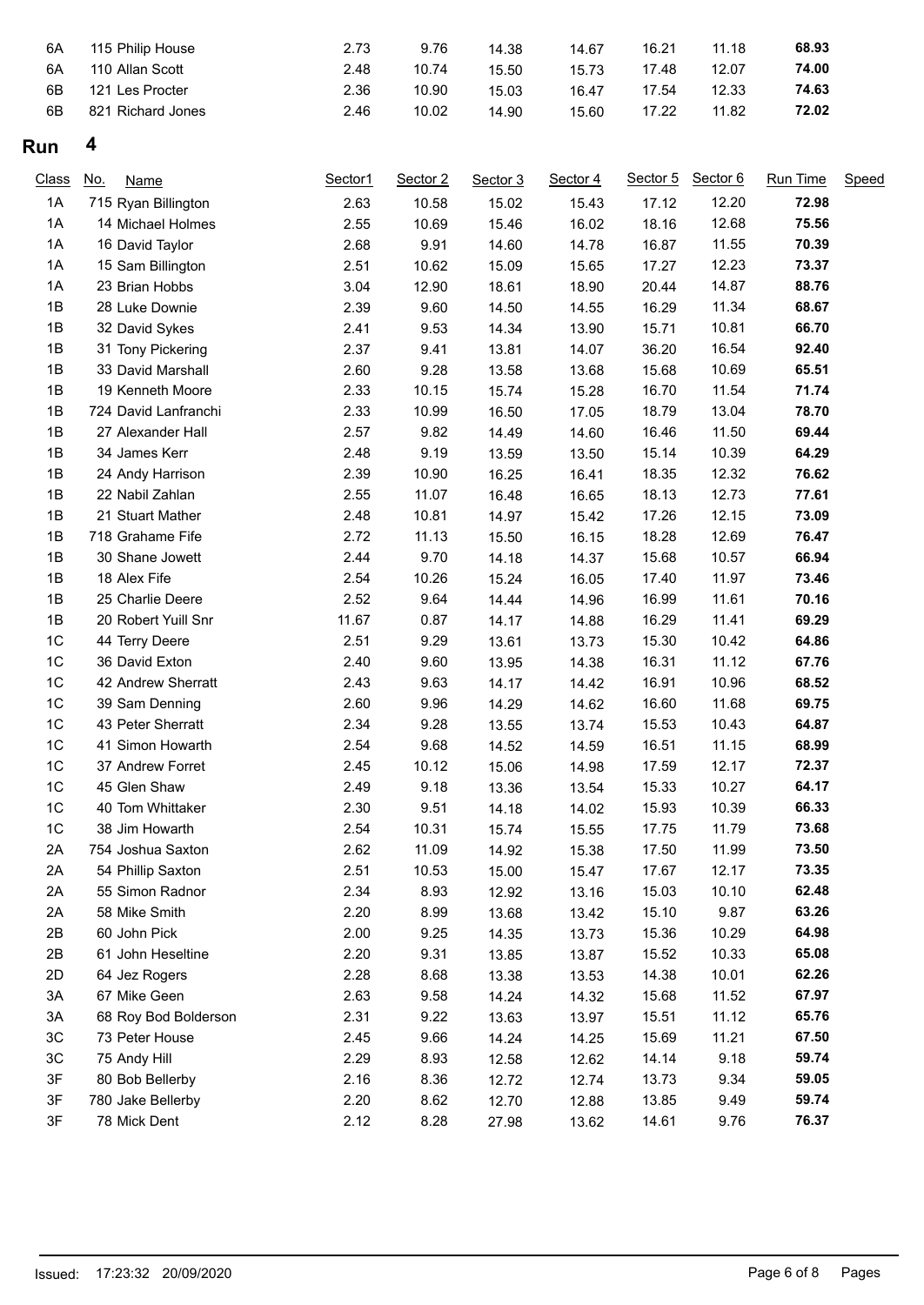| 3G | 82 Darren Coleman   | 2.27 | 9.18  | 13.06 | 13.09 | 14.49 | 9.49  | 61.58 |
|----|---------------------|------|-------|-------|-------|-------|-------|-------|
| 3G | 782 Gareth Coleman  | 2.30 | 9.50  | 13.69 | 13.67 | 16.41 | 10.81 | 66.38 |
| 4A | 84 Tony Ryalls      | 2.78 | 11.23 | 15.78 | 16.28 | 18.87 | 13.49 | 78.43 |
| 5A | 95 Steve Marr       | 1.98 | 7.39  | 11.31 | 11.39 | 12.78 | 8.55  | 53.40 |
| 5A | 90 Steven Rushworth | 2.18 | 8.82  | 13.15 | 13.09 | 14.72 | 10.00 | 61.96 |
| 5A | 796 Andy Greenen    | 2.08 | 7.57  | 11.14 | 11.00 | 12.43 | 8.37  | 52.59 |
| 5A | 94 Mark Lawrence    | 1.83 | 7.37  | 11.29 | 11.15 | 12.83 | 8.76  | 53.23 |
| 5A | 92 Simon Bailey     | 2.06 | 8.78  | 14.25 | 15.42 | 16.68 | 13.15 | 70.34 |
| 5A | 96 Adam Greenen     | 2.01 | 7.35  | 11.01 | 11.03 | 12.15 | 8.44  | 51.99 |
| 5A | 789 Antony Wood     | 2.21 | 9.52  | 14.00 | 14.56 | 15.80 | 11.16 | 67.25 |
| 5A | 93 Robbie Birrell   | 2.29 | 7.29  | 11.01 | 11.05 | 12.43 | 8.55  | 52.62 |
| 5B | 98 Rob Spedding     | 2.22 | 8.81  | 12.47 | 12.72 | 14.85 | 9.93  | 61.00 |
| 5D | 102 Kelvin Broad    | 2.03 | 7.39  | 11.25 | 11.22 | 12.56 | 8.34  | 52.79 |
| 6A | 109 Geoff Mansfield | 2.49 | 12.08 | 16.91 | 16.76 | 18.47 | 12.75 | 79.46 |
| 6A | 115 Philip House    | 2.63 | 9.65  | 14.47 | 14.83 | 16.08 | 11.65 | 69.31 |
| 6A | 110 Allan Scott     | 2.47 | 10.87 | 15.54 | 16.15 | 17.47 | 11.79 | 74.29 |
| 6A | 116 Jim Johnstone   | 2.44 | 9.92  | 14.85 | 14.68 | 16.66 | 11.40 | 69.95 |
| 6A | 114 John Mackenzie  | 2.71 | 10.40 | 14.53 | 15.14 | 17.29 | 11.65 | 71.72 |
| 6A | 111 Ian Peacock     | 2.49 | 10.47 | 16.15 | 16.21 | 18.13 | 12.63 | 76.08 |
| 6A | 108 Dave Morris     | 2.30 | 11.14 | 15.82 | 16.69 | 18.90 | 13.22 | 78.07 |
| 6A | 112 Adrian Evans    | 2.79 | 10.66 | 15.47 | 15.71 | 17.48 | 12.22 | 74.33 |
| 6A | 74 Thomas Robinson  | 2.48 | 9.91  | 14.14 | 14.76 | 16.63 | 11.51 | 69.43 |
| 6B | 121 Les Procter     | 2.46 | 10.84 | 15.52 | 16.40 | 17.96 | 13.00 | 76.18 |
| 6B | 821 Richard Jones   | 3.05 | 10.26 | 14.74 | 17.29 | 17.03 | 12.06 | 74.43 |
|    |                     |      |       |       |       |       |       |       |

# **Run 5**

| Class | <u>No.</u><br>Name   | Sector1 | Sector 2 | Sector 3 | Sector 4 | Sector 5 | Sector 6 | Run Time   | Speed |
|-------|----------------------|---------|----------|----------|----------|----------|----------|------------|-------|
| 1A    | 15 Sam Billington    | 2.53    | 10.53    | 14.86    | 15.49    | 17.20    | 12.20    | 72.81      |       |
| 1A    | 14 Michael Holmes    | 2.51    | 10.57    | 15.11    | 15.72    | 18.05    |          | F/R        |       |
| 1A    | 16 David Taylor      | 2.66    | 9.91     | 14.92    | 14.61    | 16.54    | 11.35    | 69.99      |       |
| 1A    | 715 Ryan Billington  | 2.57    | 10.54    | 14.71    | 16.23    | 17.38    | 12.30    | 73.73      |       |
| 1A    | 23 Brian Hobbs       | 3.01    | 12.82    | 18.67    | 19.33    | 21.49    | 15.15    | 90.47      |       |
| 1B    | 32 David Sykes       | 2.43    | 9.45     | 14.12    | 13.93    | 16.04    | 10.75    | 66.72      |       |
| 1B    | 31 Tony Pickering    | 2.34    | 9.51     | 13.93    | 14.69    | 15.81    | 10.97    | 67.25      |       |
| 1B    | 724 David Lanfranchi | 2.39    | 11.00    | 16.18    | 16.59    | 18.66    | 13.09    | 77.91      |       |
| 1B    | 21 Stuart Mather     | 2.53    | 10.95    | 14.82    | 15.66    | 17.39    | 12.22    | 73.57      |       |
| 1B    | 24 Andy Harrison     | 2.53    | 10.95    | 16.22    | 16.02    | 17.84    | 12.21    | 75.77      |       |
| 1B    | 30 Shane Jowett      | 2.51    | 9.56     | 14.44    | 14.10    | 45.82    | 20.67    | 107.10     |       |
| 1B    | 25 Charlie Deere     | 2.54    | 9.79     | 14.35    | 14.92    | 18.73    | 11.61    | 71.94      |       |
| 1B    | 728 Mick Tetlow      | 2.41    | 9.92     | 14.39    | 14.68    | 16.54    |          | <b>DNF</b> |       |
| 1B    | 20 Robert Yuill Snr  | 2.45    | 9.95     | 13.95    | 14.38    | 16.22    | 11.43    | 68.38      |       |
| 1B    | 22 Nabil Zahlan      | 2.56    | 11.05    | 16.25    | 16.19    | 17.91    | 12.43    | 76.39      |       |
| 1B    | 33 David Marshall    | 2.47    | 9.32     | 13.52    | 13.72    | 15.26    | 10.72    | 65.01      |       |
| 1B    | 718 Grahame Fife     | 2.66    | 11.08    | 16.24    | 17.17    | 18.75    | 12.80    | 78.70      |       |
| 1B    | 18 Alex Fife         | 2.58    | 10.36    | 15.17    | 15.59    | 17.14    | 11.77    | 72.61      |       |
| 1B    | 19 Kenneth Moore     | 2.47    | 9.96     | 14.65    | 14.90    | 17.23    | 11.53    | 70.74      |       |
| 1B    | 34 James Kerr        | 2.42    | 9.17     | 13.47    | 13.55    | 20.83    | 15.71    | 75.15      |       |
| 1B    | 27 Alexander Hall    | 2.49    | 9.85     | 14.44    | 14.56    | 16.52    | 11.29    | 69.15      |       |
| 1C    | 44 Terry Deere       | 2.41    | 9.28     | 13.37    | 13.61    | 14.99    | 10.38    | 64.04      |       |
| 1C    | 42 Andrew Sherratt   | 2.52    | 9.49     | 14.49    | 14.42    | 16.98    | 11.19    | 69.09      |       |
| 1C    | 37 Andrew Forret     | 2.37    | 10.20    | 15.28    | 15.27    | 17.90    | 12.26    | 73.28      |       |
| 1C    | 43 Peter Sherratt    | 2.26    | 9.32     | 13.56    | 13.85    | 15.60    | 10.62    | 65.21      |       |
|       |                      |         |          |          |          |          |          |            |       |